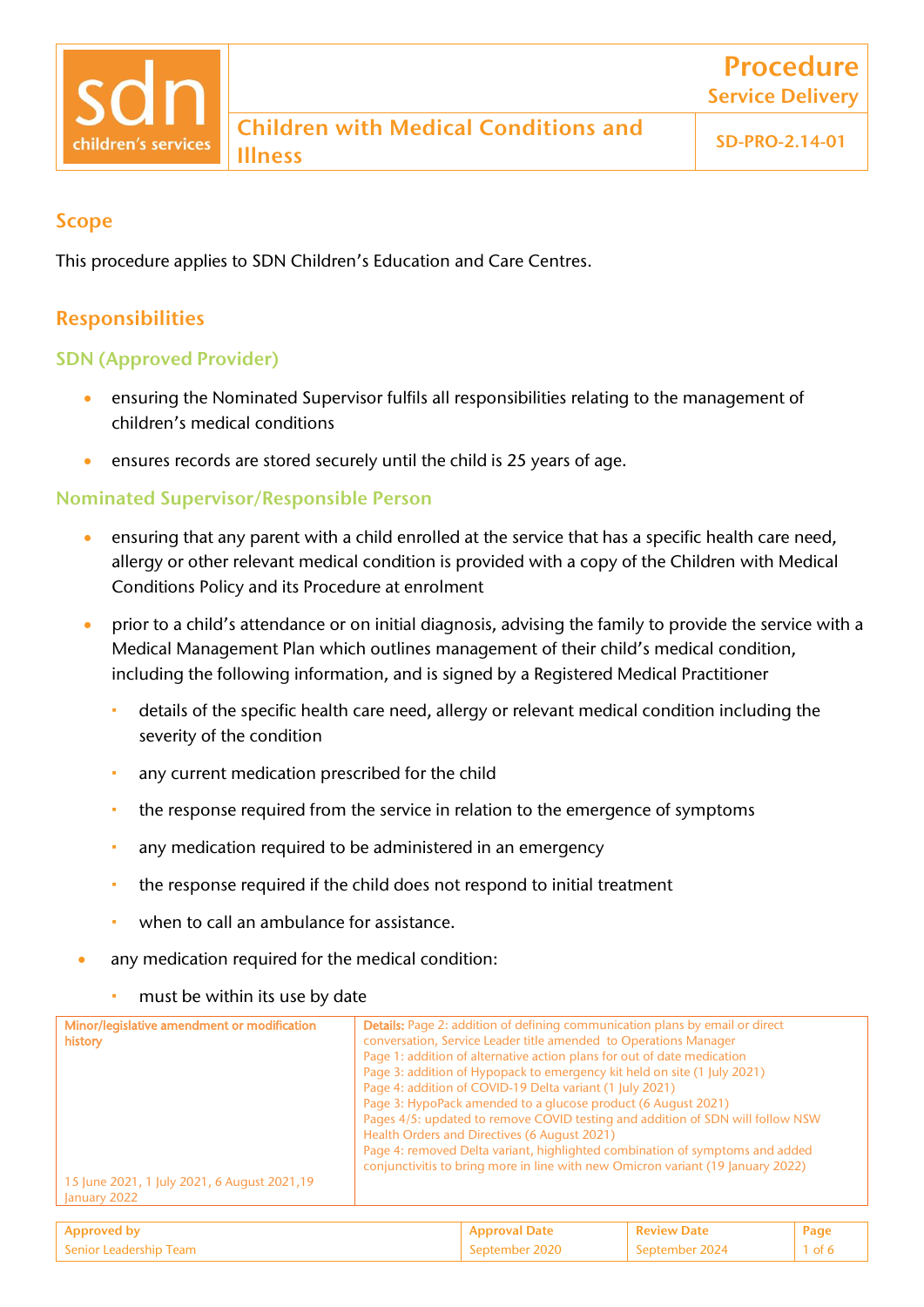- SDN are unable to keep out of date medications on site. If in-date emergency medication cannot be provided (for example, a national shortage Epipens) an alternative Action Plan must be provided by the medical practitioner which provide updated processes to follow should the child become ill without emergency medication available
	- if a medication passes its use by date the Centre will correctly dispose of it and inform the family
	- If the above requirements are not provided by the family, the child's enrolment will be refused
	- completing a Risk Minimisation and Communication Plan with the family prior to enrolment or at the time a medical condition is diagnosed
	- ensuring that families know their responsibilities to:
- immediately notify the Nominated Supervisor, by email or direct conversation, as per the Communication Plan, any changes to the Medical Management Plan and Risk Minimisation and Communication Plan
- comply with the requirements and procedures in relation to children with medical conditions, administration of medication and completion of the Medication Permission Form
- **provide the service with medication that is within its use by date.**
- Ensure that the child's medication is with the child for day of attendance. If the child arrives without their required medication, they will not be permitted to attend until they have their medication with them
	- discussing individual Medical Management Plan and Risk Minimisation and Communication Plan with the Operations Manager
	- ensuring that all *Medical Management Plan* and *Risk Minimisation* and Communication Plan are current, kept up to date, accessible to all staff, educators and volunteers and filed/stored in the respective child's enrolment record, together with the other documents related to the medical condition of the child
	- ensuring that staff members, volunteers, students and educators (including casual/relief staff members):
- can identify the children with a medical condition
- know and understand the child's *Medical Management Plan* and the location of the child's medication
- have read and are aware of the Risk Minimisation and Communication Plan.
	- ensuring that permanent SDN staff are adequately trained to identify and respond to a medical emergency
	- developing staff rosters to ensure that at least one staff member on the premises at all times has completed:

| <b>CHILDREN WITH MEDICAL CONDITIONS AND ILLNESS PROCEDURE</b> |                      | SD-PRO-2.14-01 |          |
|---------------------------------------------------------------|----------------------|----------------|----------|
| <b>Approved by</b>                                            | <b>Approval Date</b> | . Review Date  | Page     |
| <b>Senior Leadership Team</b>                                 | -September 2020      | September 2024 | 2 of $6$ |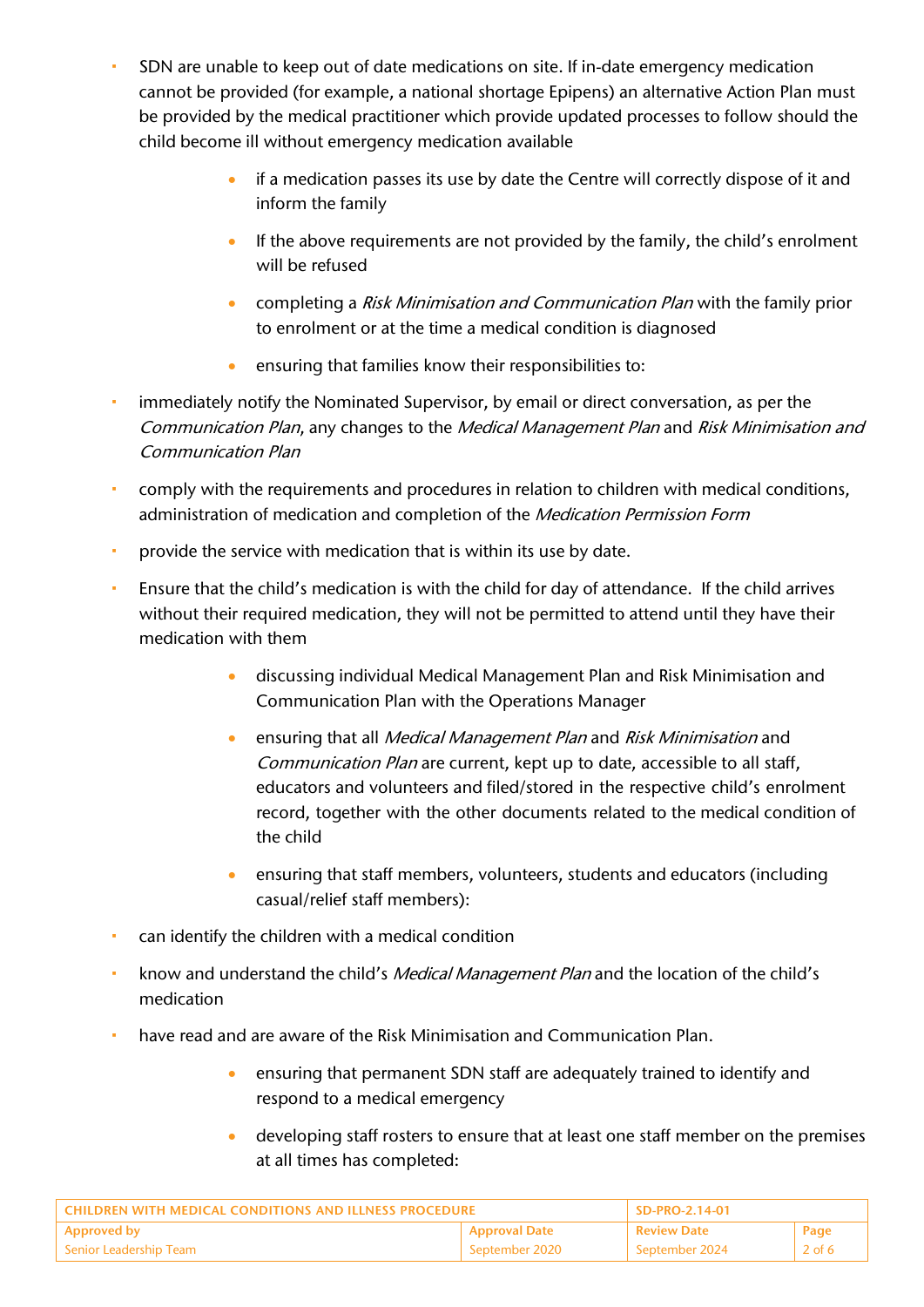- a current first aid qualification
- **•** asthma management training
- **anaphylaxis management.**
- keeping the following emergency medication and kit on the premises:
	- Ventolin Inhaler (puffer) and spacer
	- EpiPen Jr Auto-Injector
	- **a** glucose product
- displaying a copy of *General Action Plans* for Anaphylaxis and Asthma (as a minimum) near the place which contains the emergency medication
	- [www.allergy.org.au](http://www.allergy.org.au/) for ASCIA Action Plan for Anaphylaxis General
	- [www.asthmaaustralia.org.au](http://www.asthmaaustralia.org.au/) for Asthma First Aid Plan (commonly referred to as the 4x4 First Aid Plan).
- checking that any medication, including emergency medication has not expired these checks are carried out in line with SDN's monthly First Aid checks and documented the First Aid checklists
- storing medication appropriately and in a location that is known to all staff members (including relief/casual staff members), educators, volunteers and students which is easily accessible by adults (not locked away), inaccessible to children and away from direct sources of heat
- displaying a notice stating that a child diagnosed at risk of anaphylaxis is enrolled at the service (posted at the main entrance)
- ensuring that the relevant section of the *Medication Permission Form* is completed when medication is administered to the child
- ensuring that a *Child Incident, Injury, Trauma and Illness Form* is completed when a child with a medical condition experiences symptoms or requires medication.
- reporting a serious incident to the Regulatory Authority if a child requires urgent medical attention relating to their medical condition
- complying with the Medical Management Plan and Risk Minimisation and Communication Plan of each child diagnosed with a medical condition and relevant policies and procedures such as the Children with Medical Conditions Policy, Child Incident, Injury, Trauma and Illness Policy and their Procedures.

#### Educators and staff members (including casual/relief staff members)

- are aware of symptoms, signs and triggers of medical conditions
- observing the children for symptoms or signs
- responding immediately to the needs of children in accordance with the *Medical Management Plan* and training

| <b>CHILDREN WITH MEDICAL CONDITIONS AND ILLNESS PROCEDURE</b> |                      | $SD-PRO-2.14-01$ |        |
|---------------------------------------------------------------|----------------------|------------------|--------|
| <b>Approved by</b>                                            | <b>Approval Date</b> | ' Review Date    | Page   |
| Senior Leadership Team                                        | September 2020       | September 2024   | 3 of 6 |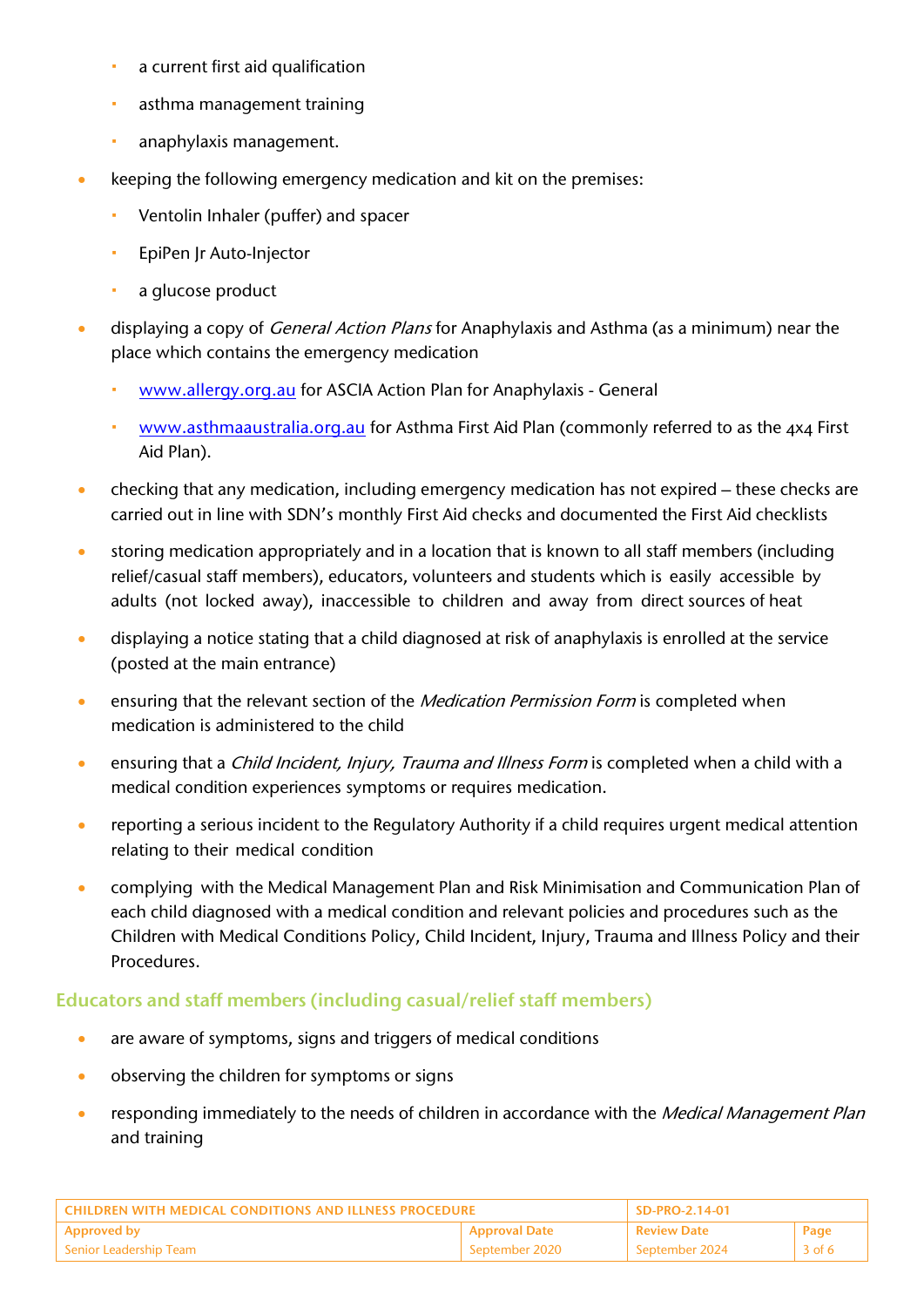- informing the Nominated Supervisor or Responsible Person, as soon as possible, of any incident or concern about a child's health or wellbeing
- completing a Child Incident, Injury, Trauma and Illness form when a child with a medical condition experiences symptoms or requires medication
- completing the relevant section of the *Medication Permission Form* every time medication is administered to the child.

#### Volunteers and students

- are aware of the Medical Management Plan and Risk Minimisation and Communication Plan of each child diagnosed with a medical condition and relevant policies and procedures such as the Children with Medical Conditions Policy, Child Incident, Injury, Trauma and Illness Policy and their Procedures.
- are aware of and can identify each child with a diagnosed medical condition.

#### COVID-19

#### Children presenting with COVID-19 symptoms

When a NSW Health (or other relevant state/territory) directive is in place, SDN will follow the guidelines for exclusion, isolation and testing. At times our response may be based on location, suburb or LGA.

COVID has seen an increased risk of children contracting the virus and presenting with particular symptoms

All children with any symptoms of COVID-19 will be excluded from care based on the following:

- Fever (38 C and above)
- Runny nose
- Chills or night sweats
- Cough
- Sore Throat
- Tiredness, fatigue
- Difficulty breathing
- Headache
- Muscle or joint pain
- Loss of smell, distorted sense of taste, and/or loss of appetite
- Nausea, vomiting and/or diarrhea
- **Conjunctivitis**

| <b>CHILDREN WITH MEDICAL CONDITIONS AND ILLNESS PROCEDURE</b> |                      | SD-PRO-2.14-01 |        |
|---------------------------------------------------------------|----------------------|----------------|--------|
| <b>Approved by</b>                                            | <b>Approval Date</b> | l Review Date  | Page   |
| Senior Leadership Team                                        | September 2020       | September 2024 | 4 of 6 |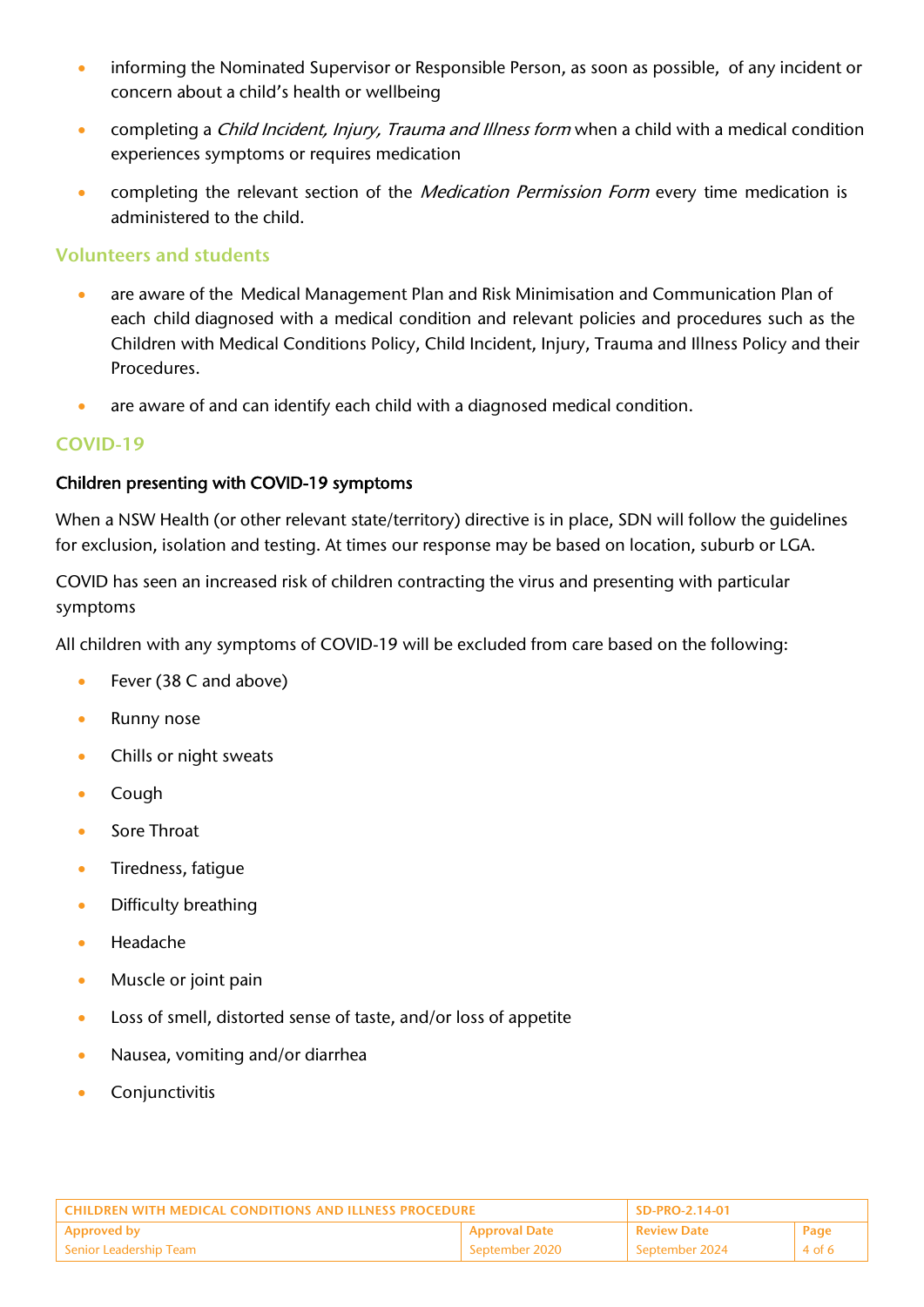#### Exclusion and returning to care

SDN will follow NSW Health orders and directives at all times and expects families to also comply with these orders and directives.

Should a child present back to care with symptoms of being unwell with another infectious illness, as per the SDN Infectious Diseases Policy and Procedure and Child Incident, Injury, Trauma and Illness Policy and Procedure, children will be sent home and encouraged to seek medical advice. Children will be required to begin treatment or provide medical clearance to return.

#### Communicable Disease and Illness

SDN takes a preventative approach to illness within our Centres. In the event of an outbreak of a notifiable communicable disease or illness within the Centre SDN reserves the right to limit access/ request a medical clearance for any child displaying symptoms of being unwell.

Any child sent home from the Centre due to suspected illness must be collected within a reasonable timeframe as agreed to with the Nominated Supervisor / Responsible Person in Charge

A minimum of 24 hours exclusion is required after detection of a high temperature. A high temperature is determined as 38 degrees or above. If medication is required to reduce the temperature the 24-hour exclusion period will begin from the time of the final dose. Exclusion periods may be extended as guided by the relevant Health Authorities.

At all times the Nominated Supervisor has final say on whether they believe a child is well enough to remain at the Centre or to resume care if they have been unwell.

## Related SDN Documents

#### Policies

- SD-OP-2.07: Enrolment, Orientation and Transition into SDN Services
- SD-OP-2.11: Nutrition
- SD-OP-2.14: Children with Medical Conditions
- SD-OP-2.15: Child Incident, Injury, Trauma and Illness
- SD-OP-2.18: Excursions, Incursions and Regular Outings
- WHS-OP-4.05: First Aid

#### **Procedures**

- SD-PRO-2.07-01: Enrolment, Orientation and Transition into SDN Services
- SD-PRO-2.14-02: Administration of Medication to Children
- SD-PRO-2.15-01: Child Incident, Injury, Trauma and Illness
- SD-PRO-2.18-01: Excursions, Incursions and Regular Outings
- WHS-PRO-4.05-01: First Aid

| <b>CHILDREN WITH MEDICAL CONDITIONS AND ILLNESS PROCEDURE</b> |                      | SD-PRO-2.14-01     |         |
|---------------------------------------------------------------|----------------------|--------------------|---------|
| <b>Approved by</b>                                            | <b>Approval Date</b> | <b>Review Date</b> | Page    |
| Senior Leadership Team                                        | September 2020       | September 2024     | .5 of 6 |